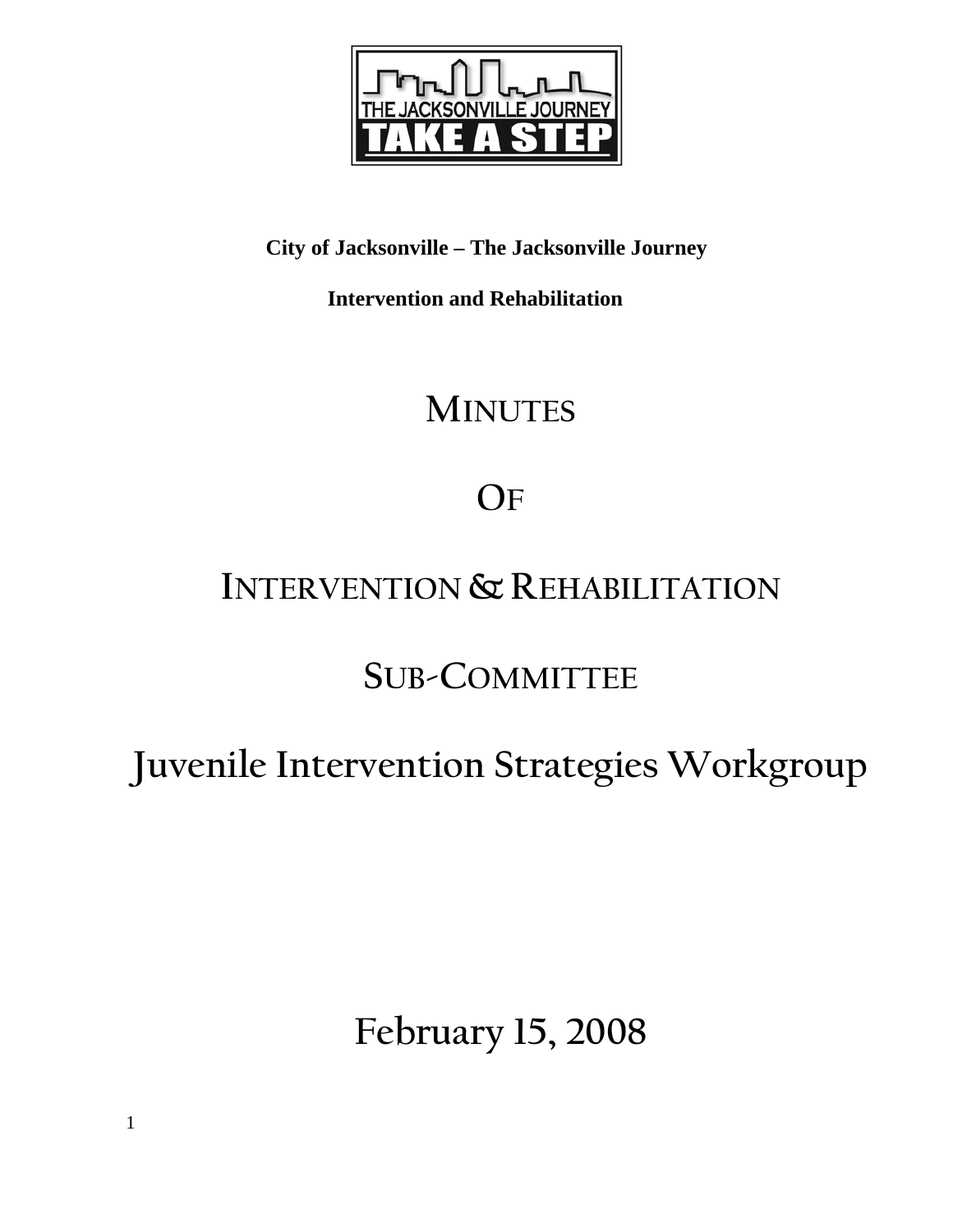**The Jacksonville Journey – Intervention & Rehabilitation** 

#### **Sub-Committee**

#### **Juvenile Intervention Strategies Workgroup**

#### **February 15, 2008**

#### **1:00 p.m.**

PROCEEDINGS before the Jacksonville Journey - Intervention & Rehabilitation Sub-**Committee – Juvenile Intervention Strategies Workgroup, taken on Friday, February 15, 2008, Edward Ball Building, 8th Floor – 214 N. Hogan Street, Jacksonville, Duval County, Florida commencing at approximately 1:00 p.m.** 

**Intervention & Rehabilitation Sub-Committee** 

**Juvenile Intervention Strategies Workgroup** 

**Ron Autrey, Member William Sulzbacher, Member Angelia Turner, Member Sherron Watson, Member**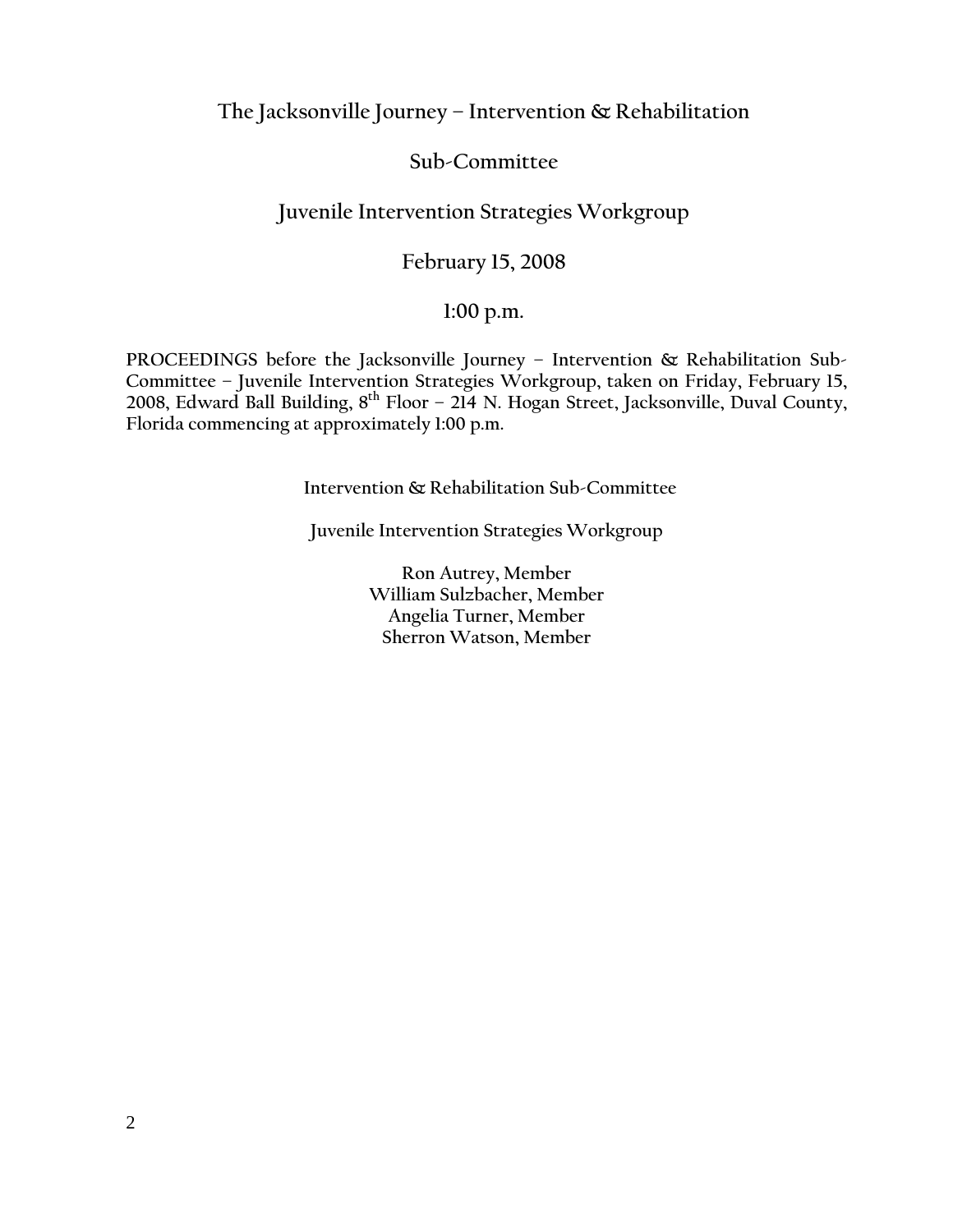#### **APPEARANCES**

**COMMITTEE CHAIRS & MEMBERS:** RON AUTREY, Member WILLIAM SULZBACHER, Member ANGELIA TURNER, Member SHERRON WATSON, Member

**STAFF:**  GINNY WALTHOUR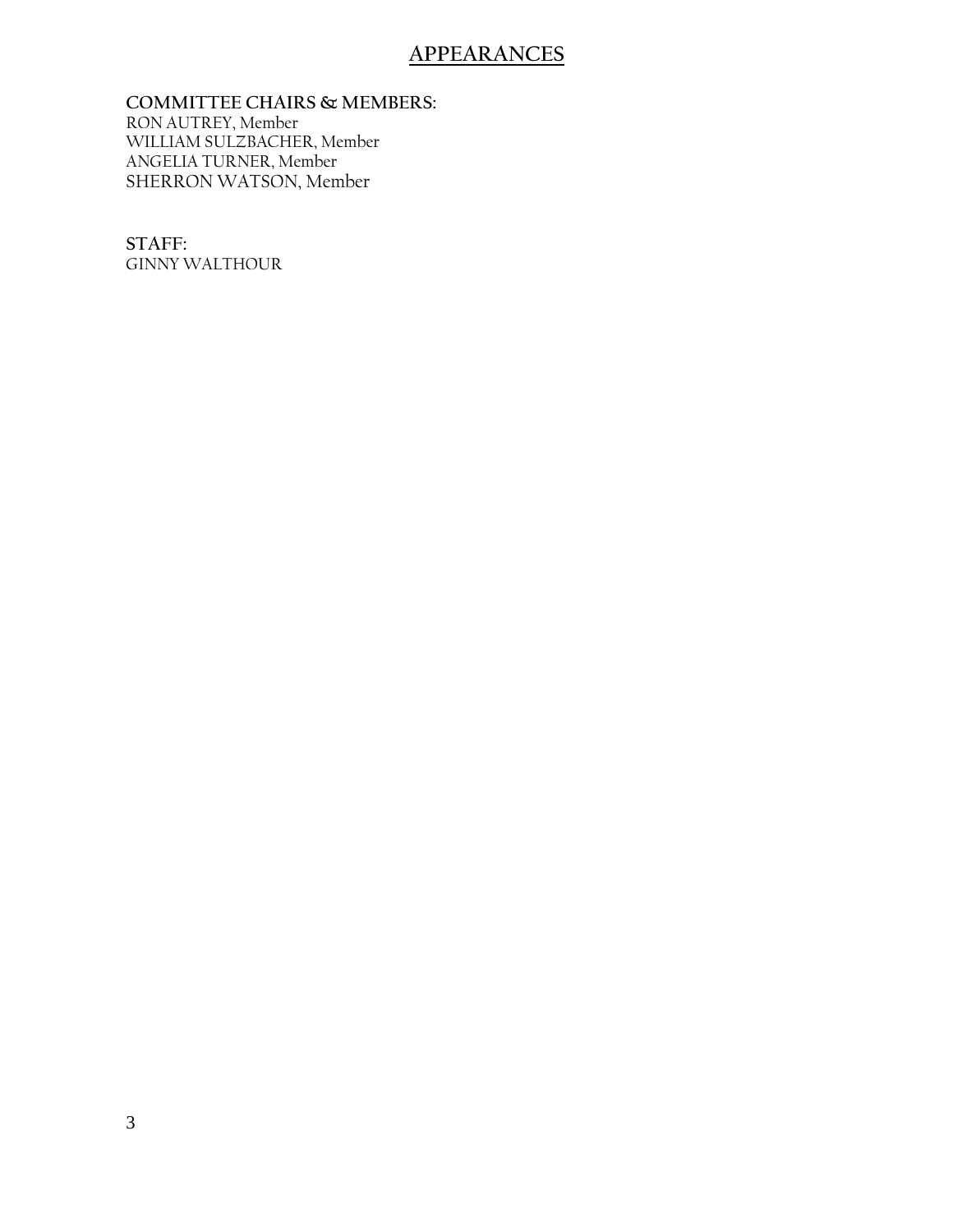#### **PROCEEDINGS** February 15, 2008

Intervention and Rehabilitation Sub-Committee-

Juvenile Intervention 1:00 p.m.

**Call to Order and Comments.** Bill Sulzbacher called the meeting to order at approximately 1:05 p.m.

**Purpose of Meeting.** Discuss the Mayor's crime initiative – The Jacksonville Journey – Take a Step – Intervention and Rehabilitation Sub-Committee and ways this committee can come up with strategies for Juvenile Intervention.

Mr. Sulzbacher asked that staff get a copy of the 2001 JCCI Study – it is a good report on information that will be helpful to committee.

Angelia Turner provided some statistics regarding the poverty level in Jacksonville. She said that currently there are 57,000 households that are considered poor, with the average annual wage for a family of four being between \$12,000 - \$16,000.

Ms. Turner also stated that in 1998, there were a record number of incarcerations meaning that this year, 2008, there will be a record number of releases. In addition, there are a higher number of juveniles and females committing crimes while at the same time, funding for programs has been cut.

Mr. Autrey explained that part of the function of this committee is to have Camp Jacksonville implemented in the upcoming summer. He also explained that both Boy Scouts and Girl Scouts have a presence in poverty neighborhoods.

This committee needs to focus on existing successful programs – possibly have a consortium to determine needs/wants of all programs. Work with United Way to gather list.

A question raised was what is the extent of summer programs and jobs being offered? Also, how can the committee determine extent of kids that need to be reached? Through Sherriff's office?